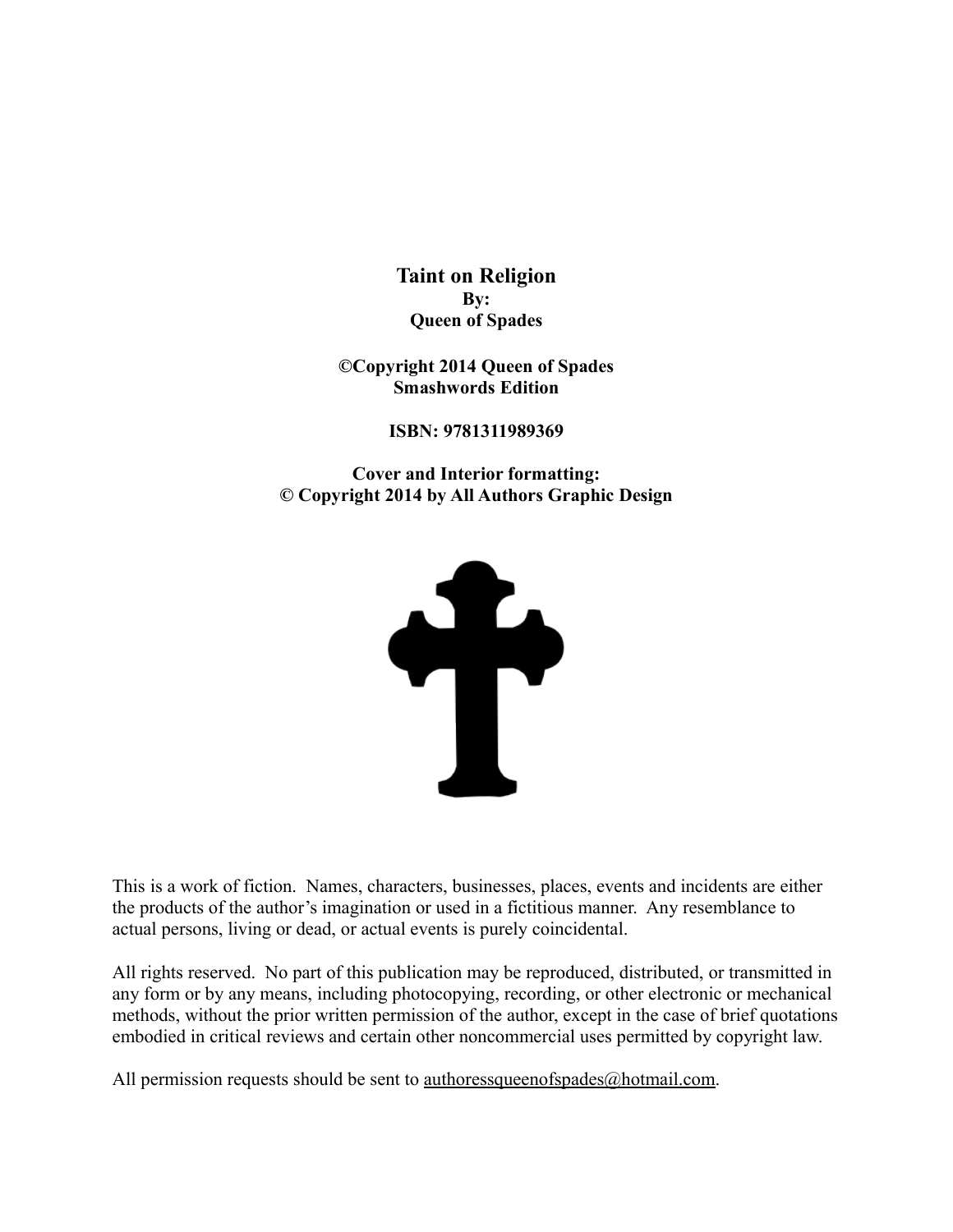

I was taught throughout my life these three things: to love God, to love myself, and to always go to church. It was easy for me to do all of these because of my Mom and Dad.

Each Sunday, for as long as I could remember, my mom would clothe me in these frilly feminine pieces that would often make my neck itch and my stocking covered legs feel scratchy. Then, she and I would hop into the car with Dad and drive 20 miles to make the Sunday service. I was confused why the pulpit clapped their hands with the music or why at times, the preacher's words would make some of the women swoon and the strongest of men cry. When I would ask, my mom would say that the Lord was speaking to them, and when He did, they would have no choice but to repent. I asked my mom why the Lord wouldn't talk to me. I never fell out or started crying. I guess she didn't have an answer for me, for she never said anything.

My mom told me to never stop loving the Lord or myself, no matter what happened around me. Back then, I didn't know why she told me that. But I found out soon enough.

After the age of seven, my world came crashing down. My dad turned to the Devil, which hid Himself in a bottle. However, my dad seemed to feel great most of time when he allowed the Devil to slide down his throat. And I guess my mom didn't say much because of the way the Devil made my dad feel.

Later on, however, the Devil made my dad mad, and he ended up moody and irritable. Everything that my mom and I did seemed to piss Dad off. The moodiness and anger grew inside Dad until he became a monster. That monster would make marks upon our bodies that my mom begged me not to say anything to others about. I did what she told me, but one day, the monster punched me in the eye, and I went to school with his mark on me.

The school stole me away from my Dad and Mom. I was glad to be away from the monster my dad had become, but I wished the school had saved my mom. However, I kept remembering Mom's words: to never stop loving the Lord or myself. I didn't have any hate towards the Lord then.

More years passed. My mom wrote me a letter, telling me that God had injected her with courage and that she was going to leave the monster. My heart rejoiced. Maybe she and I could be together again. I was eleven at the time, set to be twelve in about a month.

But apparently, God had told her too late.

While my mom dreamed of freedom, the monster sensed she was leaving and placed a tight grip around her throat. My mom tried to yell but no one could hear her. The only thing the neighbors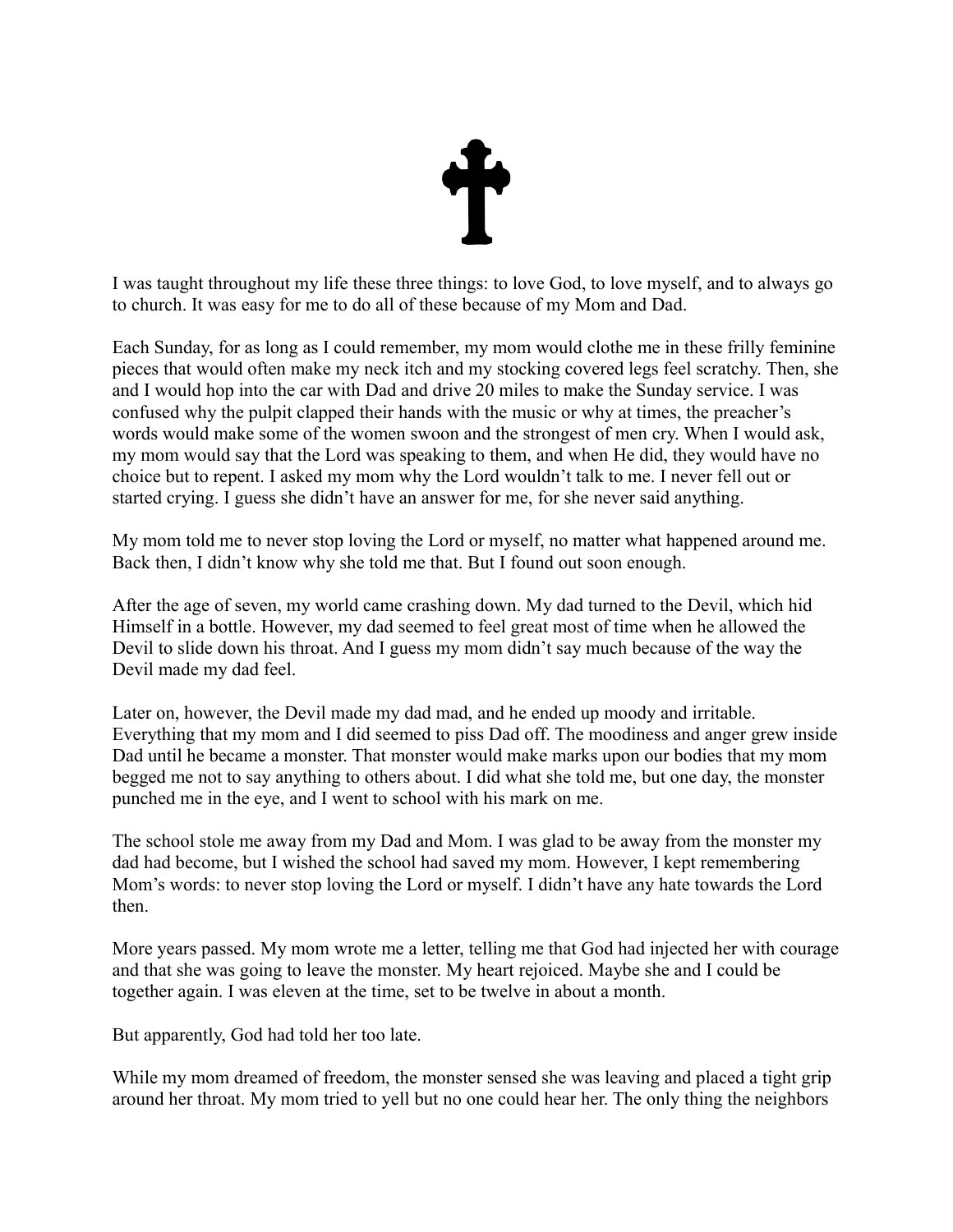heard was a single gunshot. My dad had fought with the monster for a while but believed he had no other choice but to damn his soul to the Devil.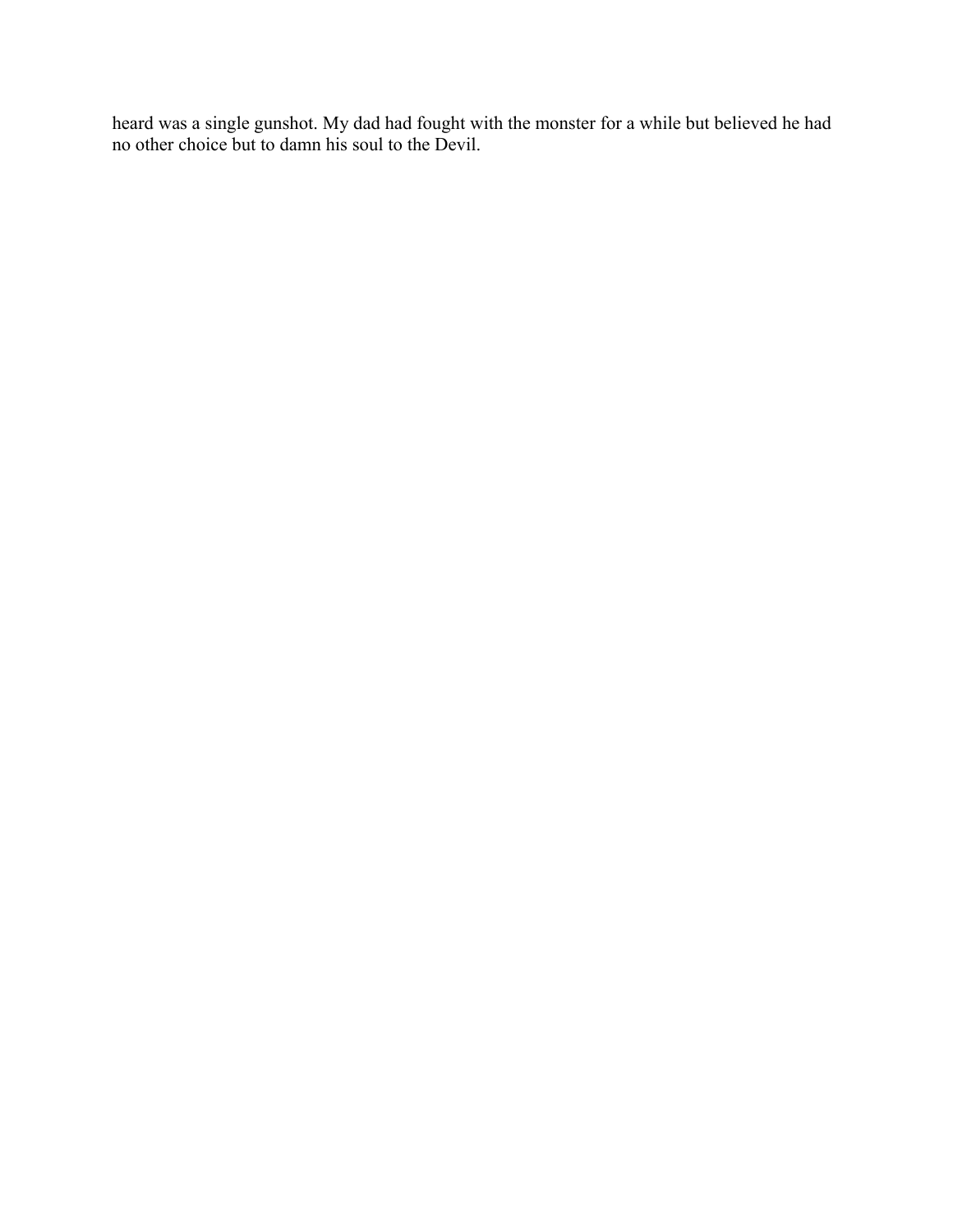

At the age of 11, I stopped loving God. How could a God that loved me allow that to happen to my family? I was alone in the world and decided to do what I chose. I learned of a different kind of love. One that involved guys. Not little boys, but men. Men who resembled my daddy. I liked them. They gave me candy and money in exchange for a special gift I had.

I first gave the gift when I was 12. Love consisted of sweet croons from men 10-20 years my elder. Their callused hands stroking my buds. Their lips encasing my tiny erect peaks. Their fingers invading my love and massaging my rosebud. Their sticks gliding inside resisting flesh, causing me to bite my lower lip in pain.

And that was the course of my life. Now at the age of 18 and 45 partners later, I want to love God again. I haven't been in church since the time Mom was murdered. Maybe God and I can try again, to salvage the relationship We once had.

I attended church this past Sunday. The preacher was very captivating. His name was Reginald Jamison, and he was only 32 years old. It was rumored he received his calling when he was very young. His voice rose and fell as he emphasized the glory in worshiping God and the downfall of worshiping the Devil. The whole town loved Preacher Jamison, even the elderly, who always boasted, "The young whipper-snappers don't know a damn thing about religion." Preacher Jamison was like Jesus' disciple of the new millennium. I admired him and was captivated by him, and I gave myself to God on this Sunday.

After the service, he strolled over to me.

- "Good afternoon, Sister Luckett."
- "How do you know my name?"

"Well, this is a small town, and people do talk. But don't listen to what they say about you. What counts is that you have given your life over to Him."

"Thank you! Hearing you say that gives me great encouragement," I replied as I took his outstretched hand in mine.

"Well, I hope it does. Where are you off to now?"

"I'm going to work in a little while. How about yourself?"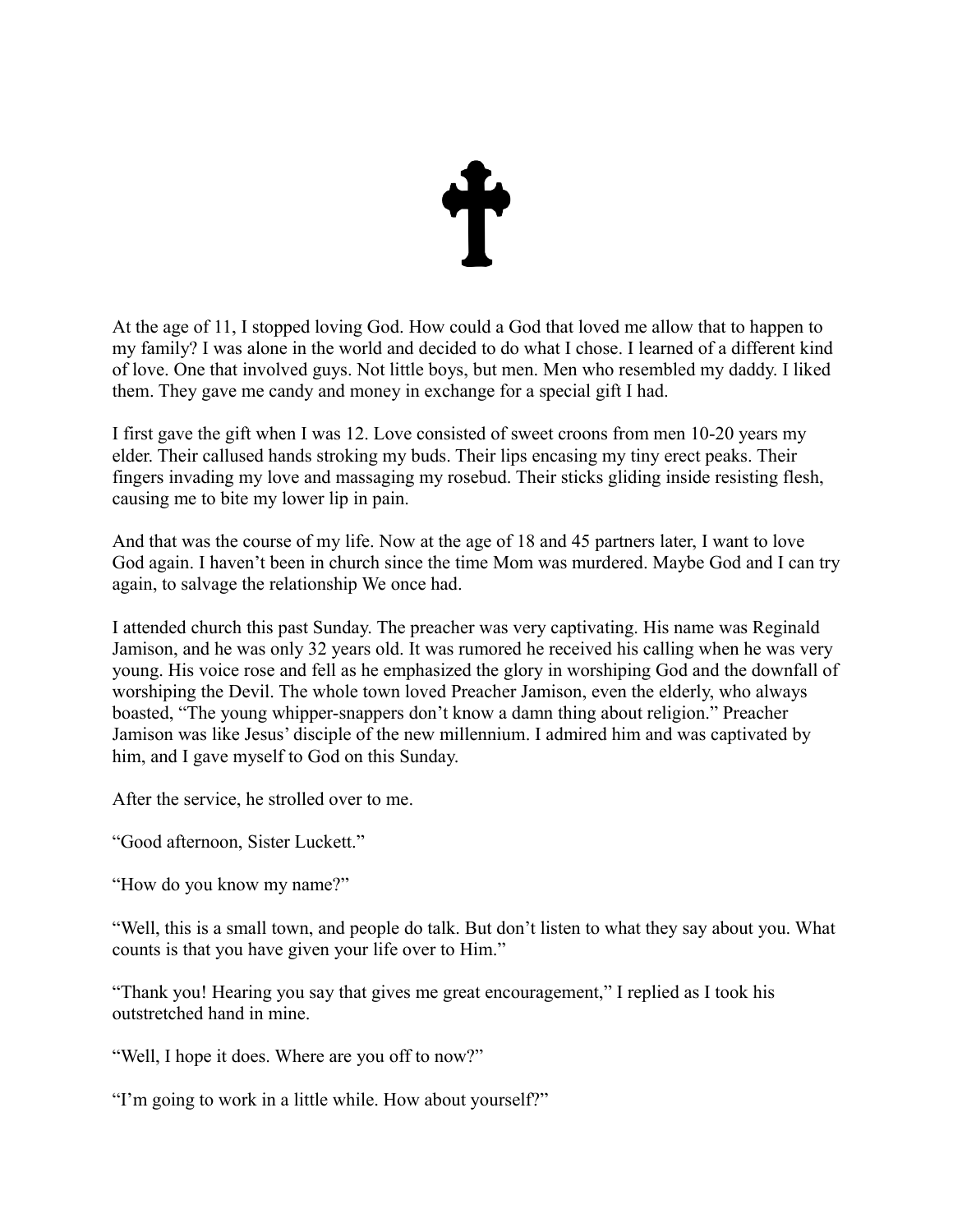"Back home to get some rest and relaxation. Whenever you need to talk to me outside of church, just stop by the house. I can teach you about the Bible and what it means if there are some things you don't understand."

"Are you sure?"

"My job is to educate God's children, and you are one of His children. I would be sinning against God if I didn't do so."

"I'll be sure to do that, Reverend Jamison. Take care!"

"You do the same, Sister Luckett."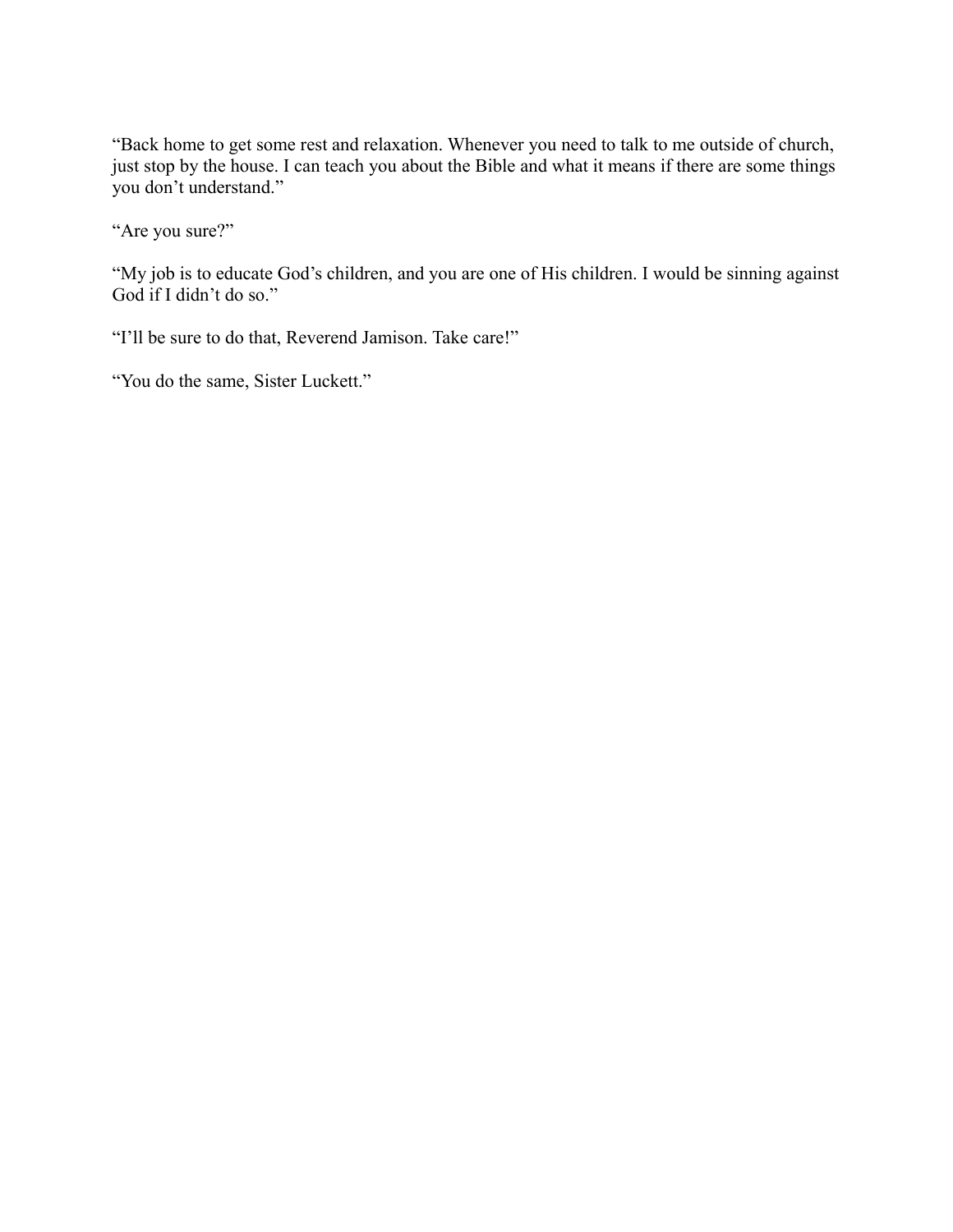

I got in my car and drove to work, feeling good about myself and looking at the world in an entirely new light. My eight-hour shift (from 2-10) didn't seem as boring or time consuming. I hummed as I worked, and my co-workers looked in astonishment at my new, uplifting attitude.

At around 10:30, the phone rang as I was cleaning up.

"Hello, Dawson's Diner!"

"Hello, Natasha!"

"Hey, sweetie!" I crooned. "How's everything been going?"

"Well, business has been kind of slow for the straight ones."

You see, my boyfriend Derrick worked in one of the local strip clubs in our town. He was hoping not to be there for too long, since he was just there to pay for his college education. I hoped he wouldn't do it for long, either. The money can get some people trapped and make them forget why they even got into the profession. I almost didn't get out myself, and I hoped Derrick wouldn't let fast money overrule his studies. He seemed to be doing well so far.

"Really?" I asked. "So the gay and bisexual dancers are getting all the dough?"

"Yeah, but I'm not complaining. I raked in a whole lot of money Friday and Saturday. Anyway, are you about done? I'm ready to go."

"Sure thing. I'm on my way. See you in a little bit, Derrick!"

"Okay," he answered. "Bye!"

I put down the receiver and continued to clean the counter. I debated on whether I should mop the floor or not. I decided against it. Let the person coming in tomorrow do it, I thought, and took off my apron. I locked the doors to the diner, got in my Honda, and sped off.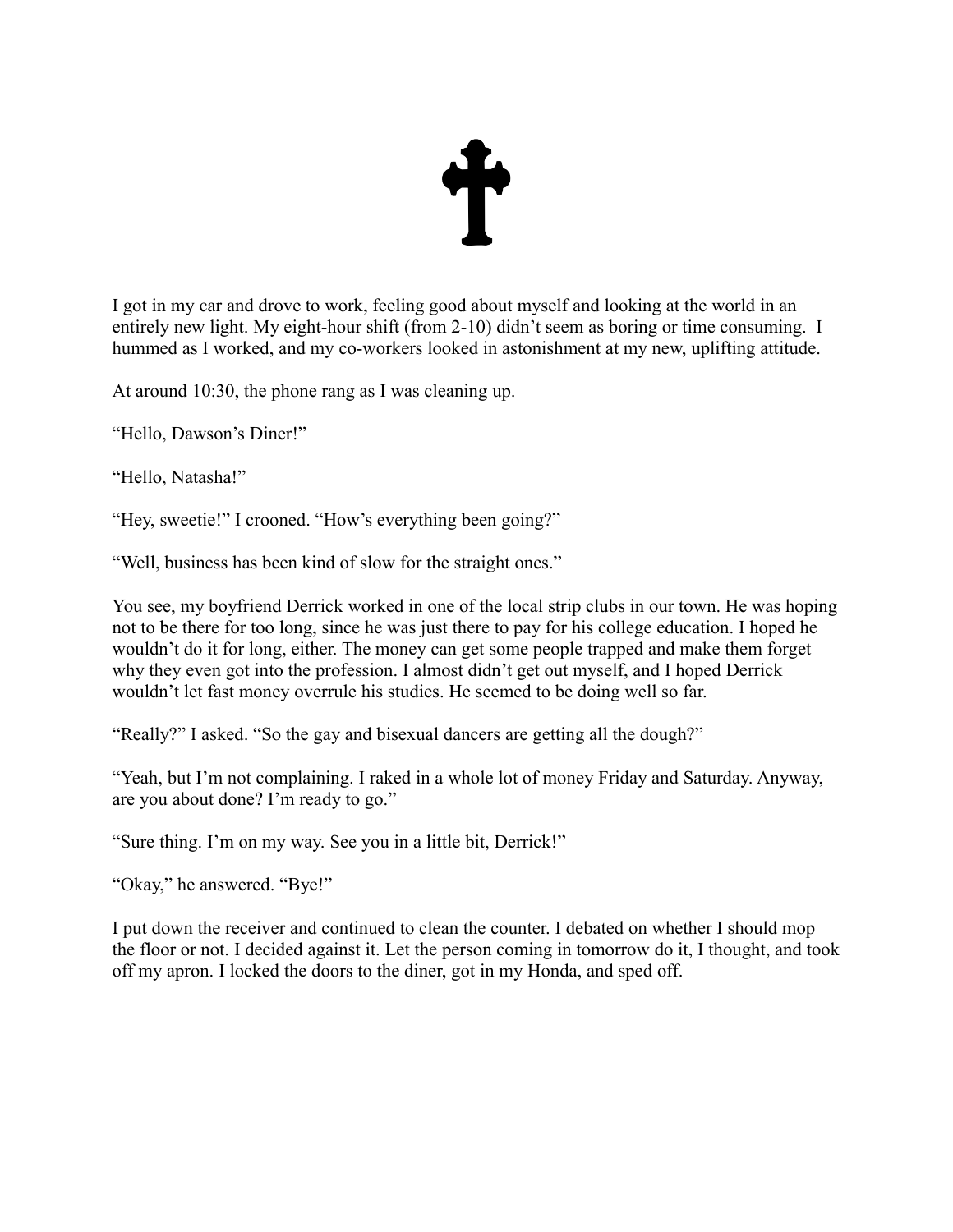

11:00. I finally arrive at The Hot Spot, the strip club Derrick worked at. Was he in the front of the building?

"Gosh, I don't see him! He must be in one of the dressing rooms, freshening up."

I walked in the club towards the back. One of the rooms was ajar and I stopped, believing Derrick was in there. I pushed the door a little more but what I saw made me stop dead in my tracks.

A young man resembling Reverend Jamison was sitting on the blue leather seat. One of the male strippers was on his knees, partaking of the Reverend's long, thick tool. I could hear Reverend Jamison moan in unmistakable pleasure and wanton passion.

"Natasha, here I am!"

That jolted me away from the door and further down the hall. I could see Derrick waving at me. He started to embrace me but stopped when he saw the horrified look on my face.

"Natasha, what's wrong?"

"I can't talk about it right now. Let's get out of here, Derrick!"

"Okay! Okay!" he answered and we walked up the hallway towards the exit. The door that was ajar was now closed.

Once back at the apartment, I told Derrick what I had seen. But Derrick didn't believe me. He said that I was mistaken and that the light was probably bad. I didn't want to believe it was Reverend Jamison, either, so I told myself that I was wrong, even though a part of me sensed I was right. However, I told Derrick to let me know if that person who resembled the Reverend came into The Hot Spot again. Derrick agreed, even though he looked at me like I was crazy.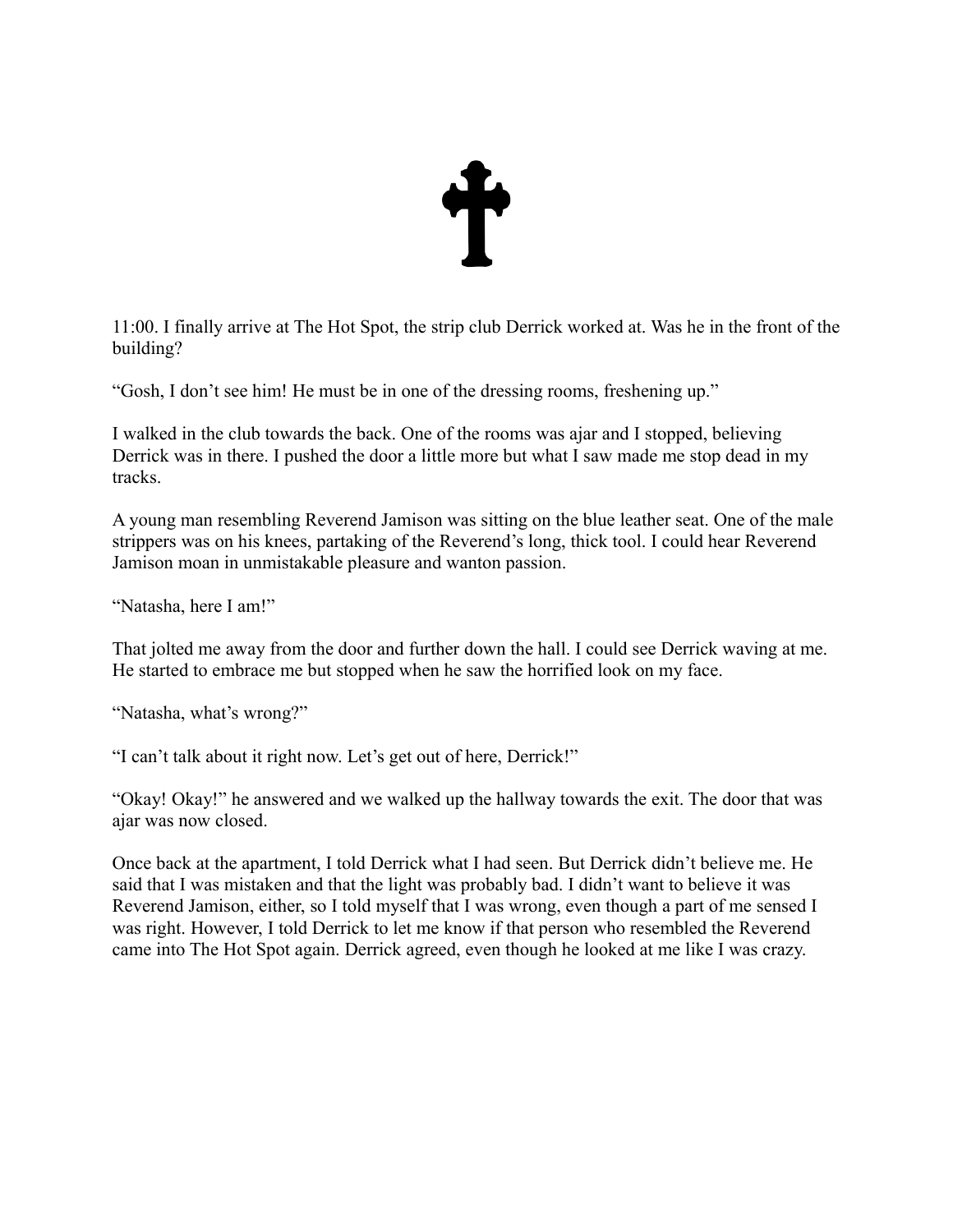

The next morning, I was at work when Reverend Jamison strolled in. I looked around, hoping that one of the other waitresses wasn't busy. I didn't want to confront him.

My boss came up behind me. "Don't just stand there, Natasha! You have a customer."

"Yes, sir!" I answered and walked up to him.

"Good morning, Reverend Jamison!"

"We're not in church. You may call me Reginald, if you wish. How have you been, Natasha?"

"How do you know my first name?"

"It's on the tag."

"Goodness, silly me! Would you care for anything to drink?"

"Coffee, black and strong. I had a very long night, my dear!"

As I left to make the coffee, I could feel his eyes taking in my frame. I knew that he was only human, but he was a messenger of God, too. Was he supposed to be looking at me in that way?

When I placed the cup before him, he grasped my hand. I visibly jumped. "I was serious about what I said, Natasha. You should come by. Will you have any free time this week?"

"I don't know. I have a very busy schedule. My boss has me down for every day this week."

"Surely you could shorten your time. Miss a day. Do you want me to talk to him?"

"No, Reverend-"

"Reginald."

"No, that's not necessary. I need the money."

"Money is more important than your spiritual welfare? Surely that is not what you are telling me."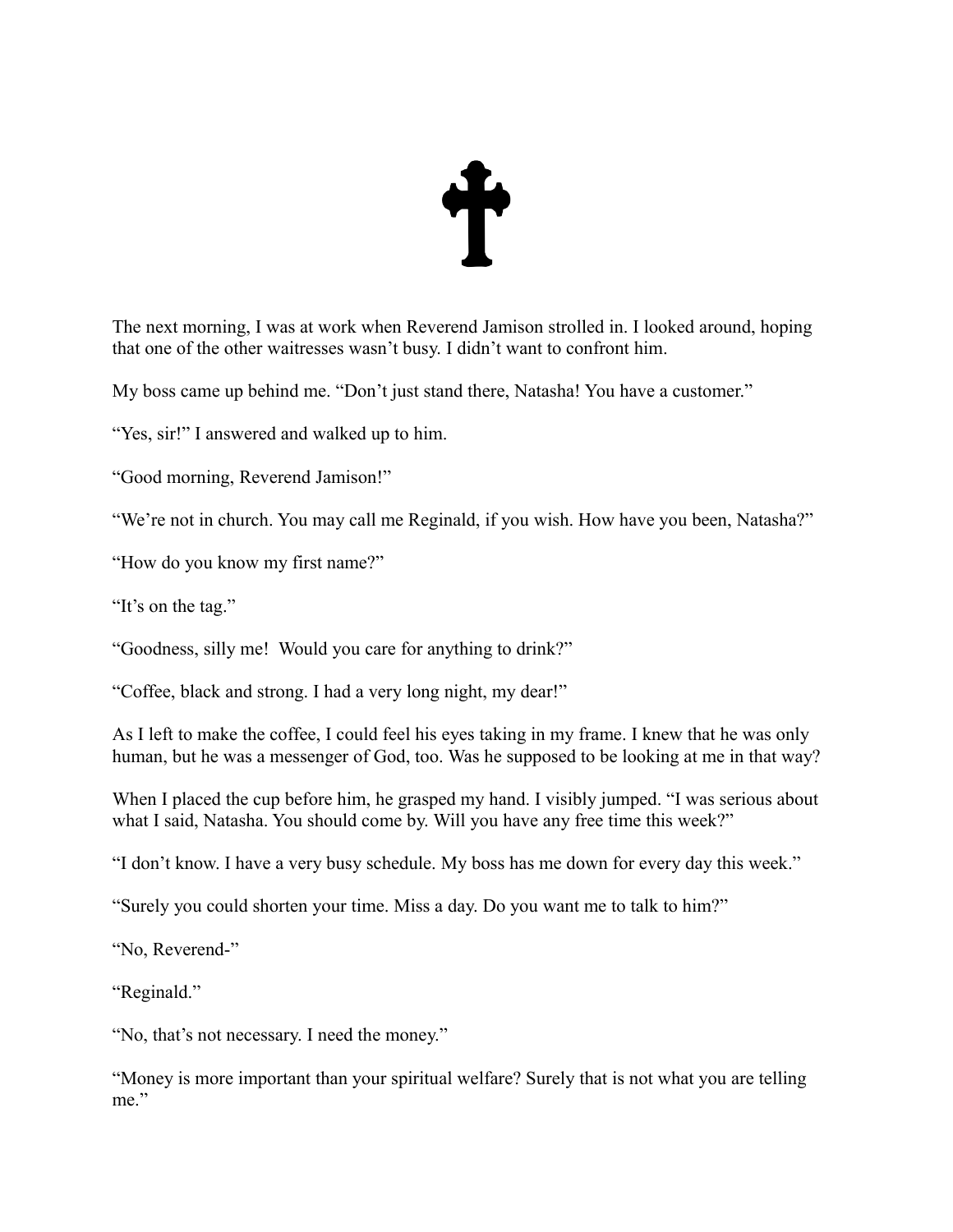"No, of course not! But I do have a car note to pay. And rent, too."

"I tell you what. What if I pay you for the day that you miss? That way, you won't feel like you have missed any days. How much do you make at this place?"

"7.25 an hour, plus tips."

"Hmm..Let me see..Will \$75.00 cover you for a missed day?"

"Yes, but I have to clear it with my boss-"

"I talked to him while you were fixing my coffee, and he is giving you Wednesday off. I am inviting you to dinner, and I will take no refusal."

"Well, okay, Rev- I mean, Reginald. I guess I have no choice but to comply. Will 7:30 be a good time for me to come?"

"Nonsense, Natasha! I will stop by your apartment and get you. Just give me your street address."

"Okay. 1229 Pillsbury Drive, Apt.6."

"All right. It's a date. Wednesday at 7:30."

He arose then and placed ten dollars on the table. "Do you want me to get your change?"

"No, Natasha, keep it. I look forward to seeing you."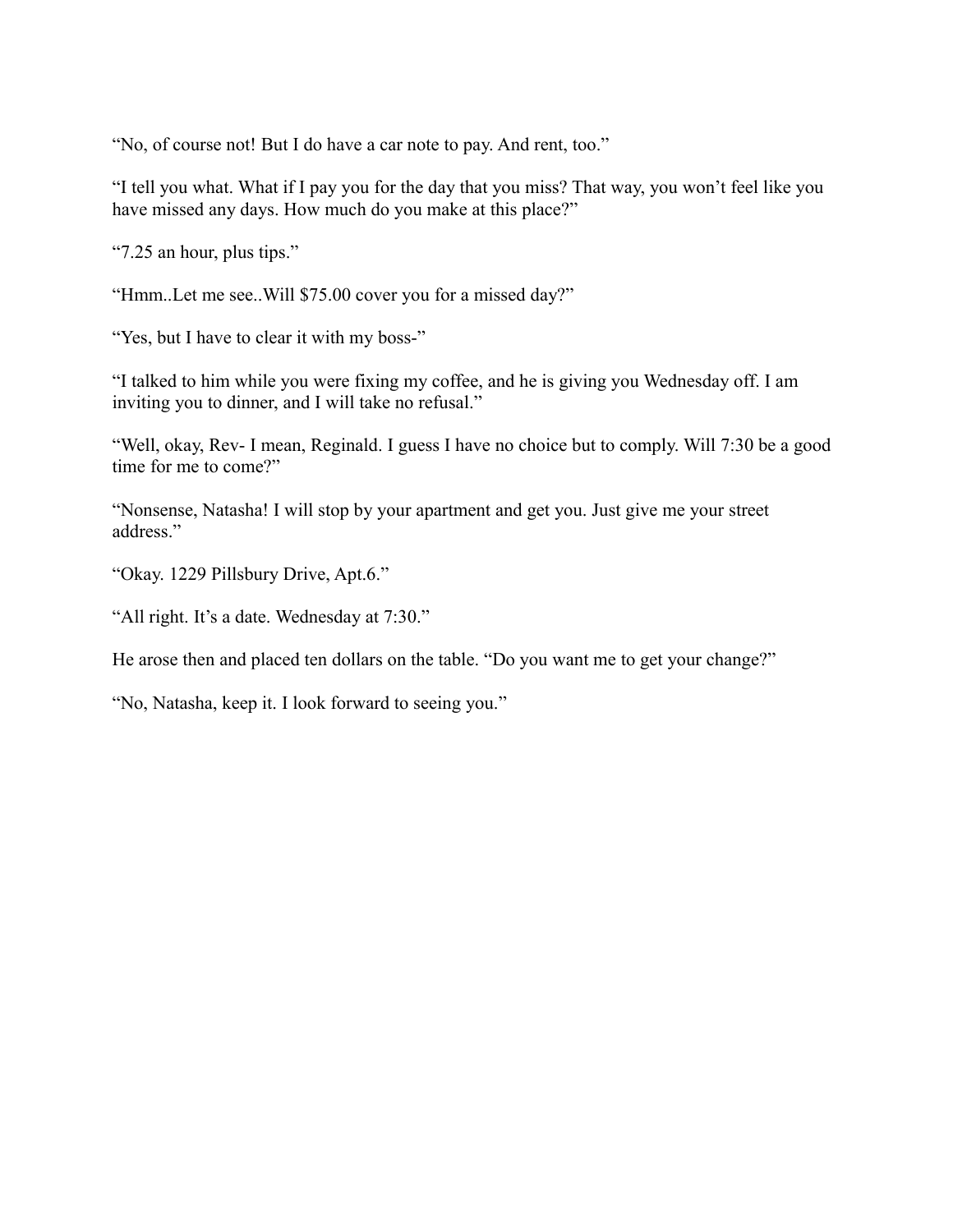

As he strolled out, I wondered why he was so anxious for me to come to his house. After I got off work, I talked to my boyfriend about it.

"Natasha, he just wants to share the word with you, nothing more. I know of a lot of people in town who have been at Reverend Jamison's house."

"But should I ask him if he was at the Hot Spot?"

"Natasha, we talked about this before. You just have a very active imagination. It wasn't him you saw, okay? Reverend Jamison has done so much for this community. He brought a lot of us together. You would be challenging a whole town to even suggest that the Reverend is doing all these wicked things."

"But under all those holy words, he is just a man, Derrick. I am still not one hundred percent convinced that this is all my imagination. Wednesday will tell the tale."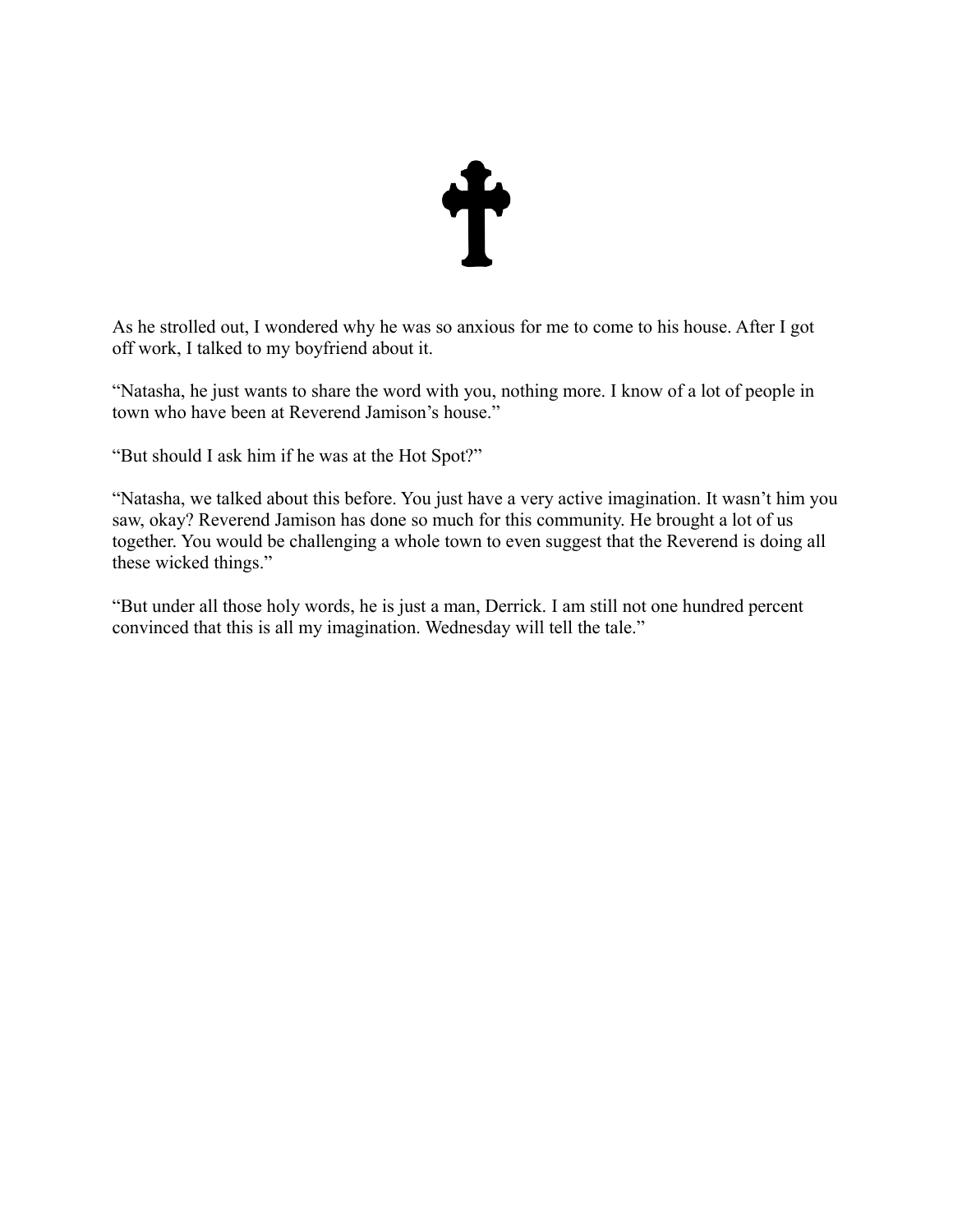

### **WEDNESDAY**

I was very nervous. Tonight was the night. I knew I shouldn't have these feelings. I couldn't get the images of him out of my mind. The way he grasped the young stripper's head. The way he moaned in pleasure as the young man partook of him. I hoped for my sake that I had been mistaken. But I knew what I saw.

I decided to put on a long, red dress and small pearl earrings. I pinned my auburn hair into a giant clamp to secure it. Then I put on the lightest hint of perfume.

I glanced at my Timex. 7:29.

"He should be here any minute now. Let's see, what am I forgetting? My Bible, of course. Now, what did I do with it?"

As I rushed into my room to find it, I heard a knock on the door.

"Well, one thing I do say for him. He is punctual," I said to myself as I finally discovered the Bible under the foot of my bed.

There was another knock, louder and more impatient.

"I'm coming!" I yelled as I rose and walked to the door. There stood the Reverend, holding a box of chocolate in one hand and a dozen white roses in the other.

"For you, Natasha," he crooned.

"No, you really shouldn't have," I replied, blushing slightly.

"Oh, but I insist, my dear," he answered and handed them to me.

After placing the chocolate in the refrigerator and the roses in some water, we left and made our way to his house.

"So," I queried, attempting to make light conversation, "what is on the menu for this evening?"

"Marinated T-bone steak, scalloped potatoes, and asparagus spears."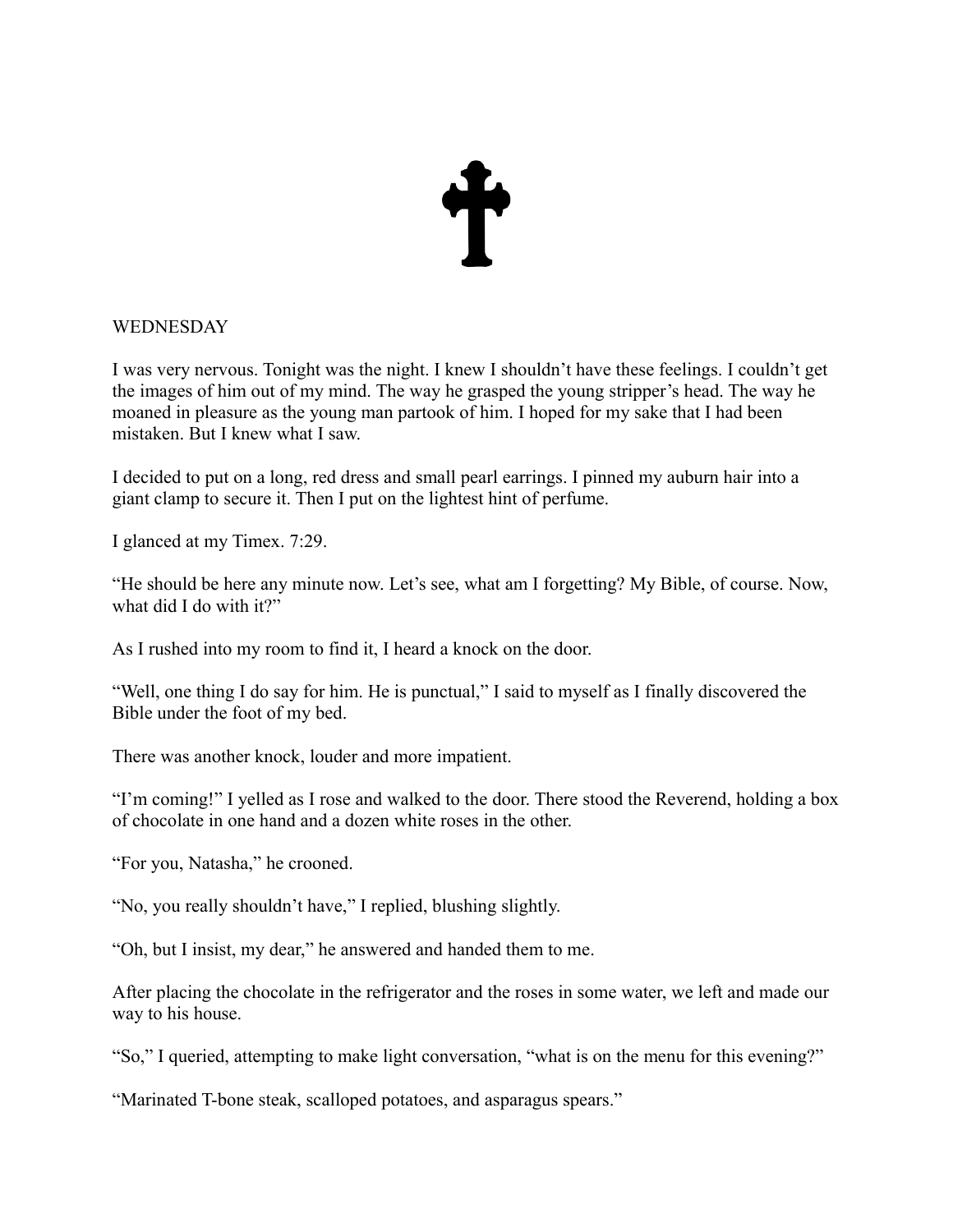"Wow! Do you always treat invited guests to such royalty?"

"Actually, no. Only special sisters of the church."

"Hmm," I answered, frowning on his reply. "So does that make me special?"

"All of us are special in God's eyes. Let's eat, shall we?"

We ate our meal in silence. I could notice his eyes looking at me, seeming to bore a hole in my soul. I didn't know what to say or do. I knew the look of desire even if it was coming from a man of God.

"Reverend, I have a question. Are we living our lives mostly by the New Testament or by the Old Testament? I am a little confused because in the Old Testament, it states that the penalty for sin is death. Yet in the New Testament, we get countless opportunities to redeem ourselves. Doesn't that seem like a contradiction in terms?"

"That is a very good question, Natasha. We live our lives based on the New Testament. Jesus died for our sins. Each day, we strive to be more like Jesus, and He knows that is hard for us to do. This is why He gives us all these chances. When Adam and Eve ate of the fruit of the tree of knowledge, we were like God, knowing good and evil. Which means in the hierarchy of things, we are one step under God, and we should always strive to be holy as He is. God sacrificed His son for our struggle with primitive sin. Does that somewhat answer your question?"

"Why, yes it does." I answered.

"Do you care for some more iced tea, dear? I'm about to go get a little brandy myself."

"You drink?"

"Well, drinking in moderation is okay. Overindulgence is a sin. Every now and then, I relax with some brandy or some cognac. A little wine every now and again. There was wine consumed at the Last Supper, for wine is of grapes."

"Sure I would like some more tea," I replied. He returned with the tea and we adjourned to his den.

"Care to watch some TV?"

"No, thanks." I replied and looked at some of the pictures he had on his fireplace mantle. "Who are these people?" I queried.

"Well, on the first picture is my mom and Dad. They have passed on. In the second picture are my two brothers and my three sisters. They stay in different parts of the U.S. I haven't spoken with them in a while. And the last one is my daughter, Sheila."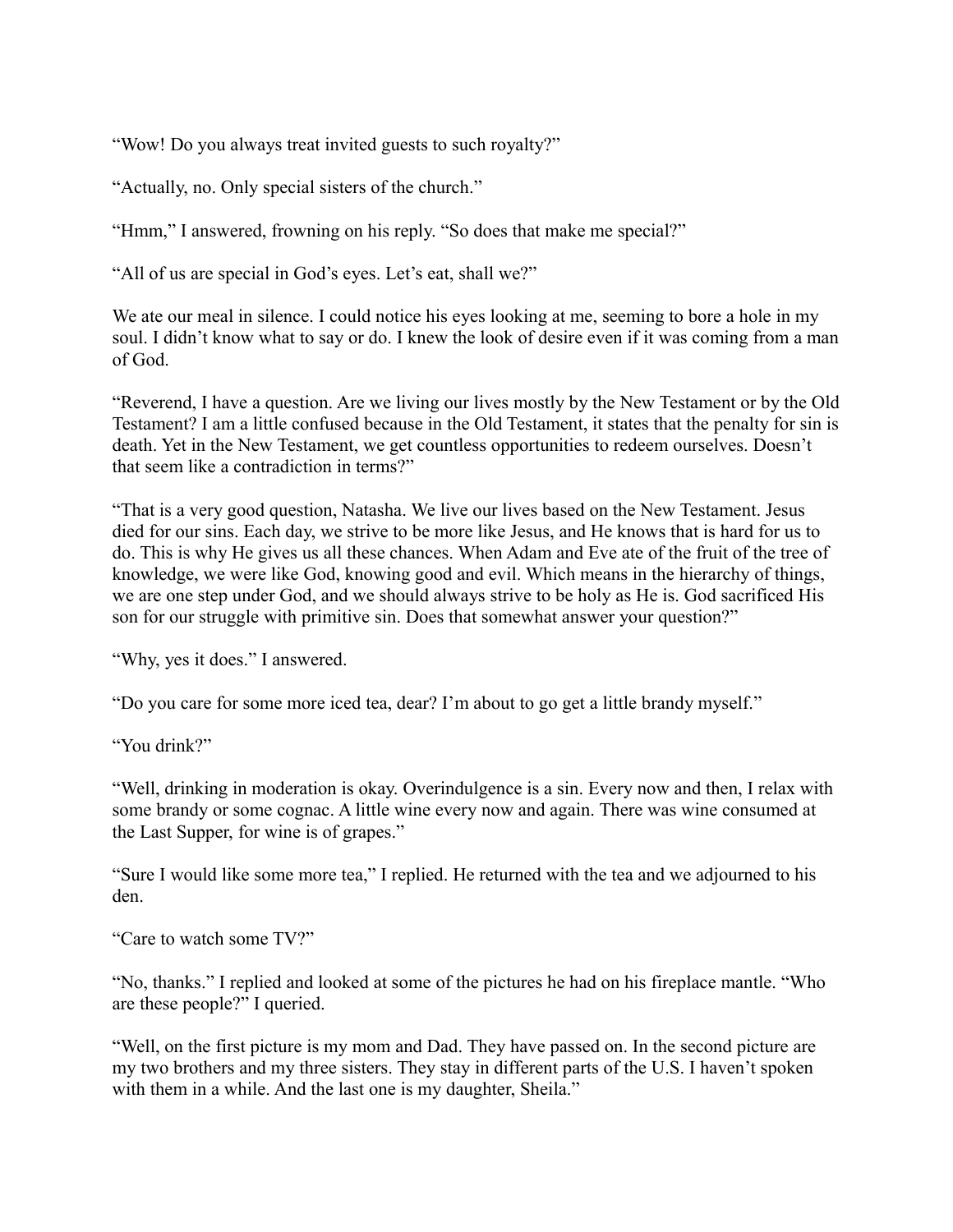"So, you do have a daughter? Where is your wife?"

"I have no wife, dear."

"Did she die?"

"No, I never had a wife. I'm not saying my daughter was a mistake. The relationship was."

"Oh, I see," I answered, thinking how could he preach to others about sin when he had committed quite a few of his own. Fornication. Having a child out of wedlock. Indulging in alcohol.

"Where is your daughter?"

"She's with her Mom. I send them money every month with the funds collected on Sundays."

"You mean to tell me that the money doesn't go to the church? It goes towards your own personal gains?"

"I wouldn't see it in that way. God has called upon me to take care of my responsibility. The church is the vessel that is helping me do that."

"I'm sorry, Reverend Jamison, but I don't think it's fair of you to do that. In fact, it is selfish! I'm disgusted at what I have heard this evening! I think I better go."

I rose to get up, but Reverend Jamison quickly followed me and turned me around.

"Please don't leave."

"You call yourself a man of God, yet you do all these unholy things! How can anyone trust your word when you are doing as much sin as anyone else?"

"No one said that this path was easy-"

"But you are not even trying to repent from your evil ways! I don't call repentance allowing some gay man to give you a blowjob!" Reverend Jamison's eyes gleamed in anger. I hadn't meant to say anything about it at that moment, but my anger had gotten the better of me.

"So you saw me?"

"Yes, I did. If that is your way of repentance-"

"What were you doing there, Natasha?"

"I was there to pick up my boyfriend."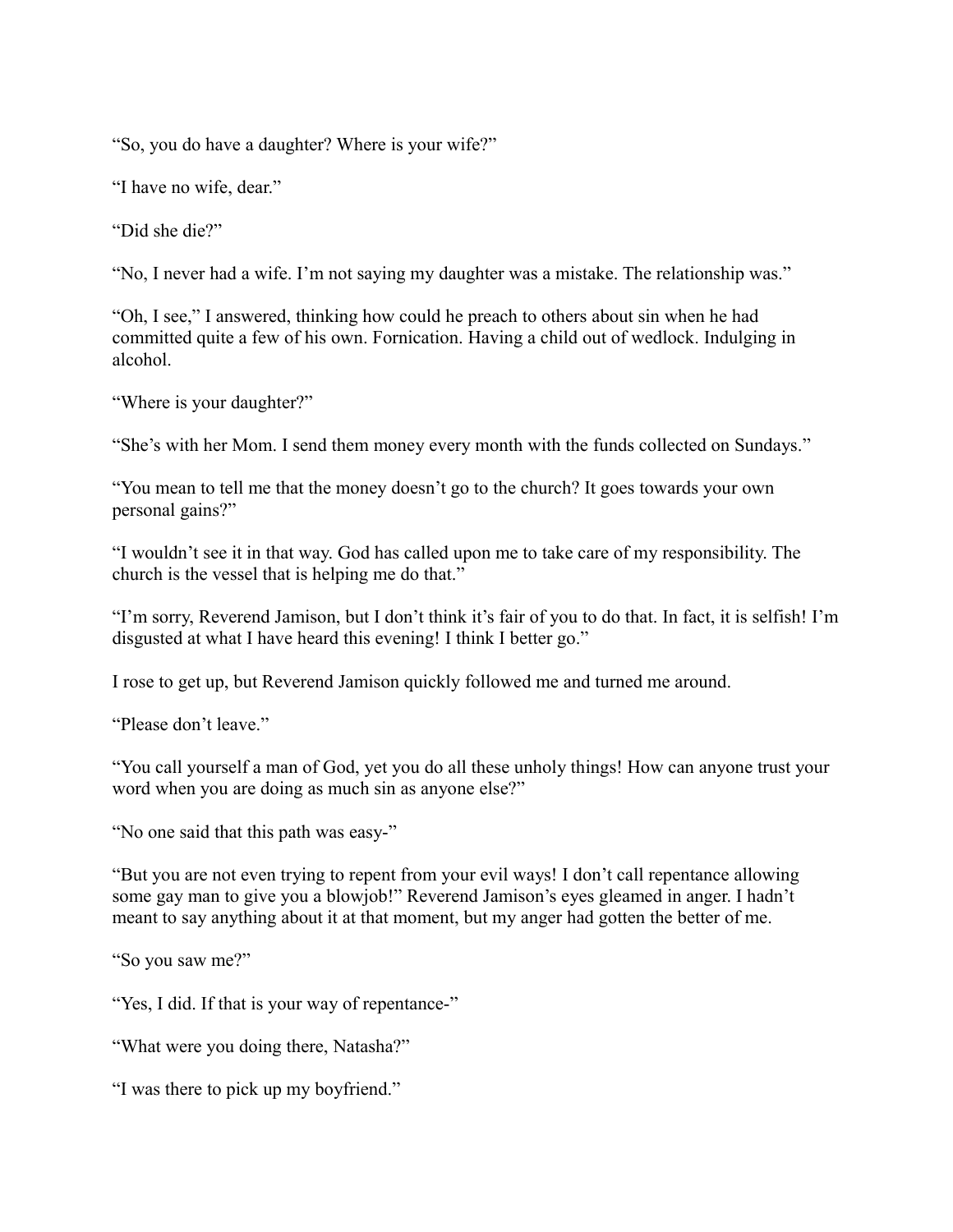"That's right. Derrick does work there. Didn't you use to work there, too?"

"That's besides the point!"

"What did you do to those men while you worked there? Strip for them? Tease them with your rhythmic grinds? Or did you service them, like that young man serviced me?" I raised my hand to slap him. How dare he say this to me? But he grabbed my hand and forced my arm behind my back. Then, he stole a desire filled kiss from my lips. "Show me what you can do, Natasha!"

"I left that life behind when I gave myself to God. I will not allow you to degrade me in this way!"

"It's not degradation. I want you in the worst way, and you want me, too. You even dressed for seduction. The hint of Rapture on your skin. Wearing red, a whore's color. You are temptation, and I am weak. Therefore, I must take of you-"

"How DARE you! I don't have to stand here and listen to this! Take me home right now!"

"I will do no such thing."

"Very well, Reverend Jamison. I will walk back. Don't say that it has been a pleasure because it hasn't! In fact, it's been a nightmare!"

As I ran out of the door, I could hear him chuckle before saying, "God bless you, Natasha! I will see you on Sunday."

When I finally got to the apartment, Derrick was there. "How was your study session with Reverend Jamison?"

I started to tell Derrick what had happened, but I knew he wouldn't believe me. "It went quite well. I am looking forward to attending church this coming Sunday."

"What did the two of you talk about?"

"Sweetie, I am really tired. I think I will go to bed now."

"Well, okay, then. Good night!"

As I changed into my nightgown, I made my decision to expose Reverend Jamison for the fraud that he was during church Sunday. I prayed that at least one person would believe me.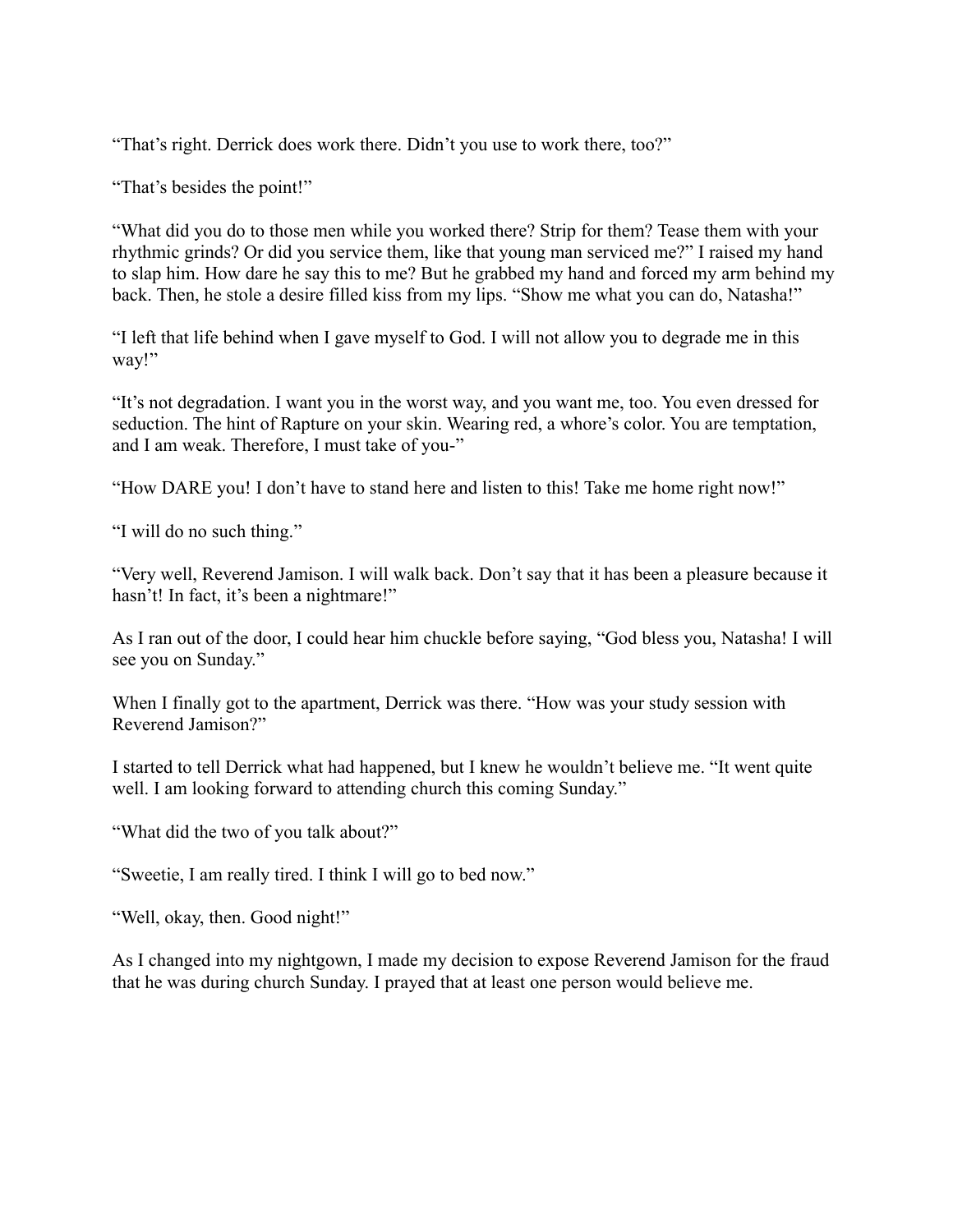

## **SUNDAY**

"Are you sure you don't want me to drive?" Derrick asked as I put on my makeup and smoothed my light blue church dress.

"I'm positive. You need your sleep. You did overtime last night at the club."

"Okay. Tell Reverend Jamison, I said hello."

"I will, sweetie. Bye now!"

I strolled down the road to Reverend Jamison's church. I was a little nervous about what I was going to do, but in my heart, I felt it was the right thing. When I arrived there, they had already started and I could hear the choir singing.

*"♪ Go tell it on the mountain ♫ O'er the hills and everywhere ♪ Go tell it on the mountain ♫ That Jesus Christ is born… ♪"*

"Sing it again, y'all!" exclaimed Reverend Jamison, moved by their words.

*"♪ Go tell it on the mountain ♫ O'er the hills and everywhere ♪ Go tell it on the mountain ♫ That Jesus Christ is born… ♪"*

The congregation applauded.

"Let the church say, 'Amen'."

"Amen!"

"Let the church say, 'Amen'."

"AMEN!"

"I am going to begin a little differently this morning. I am going to start off with a verse, and I would like to get someone's interpretation of what that means. Are all of you ready?"

"YES, REVEREND!!!"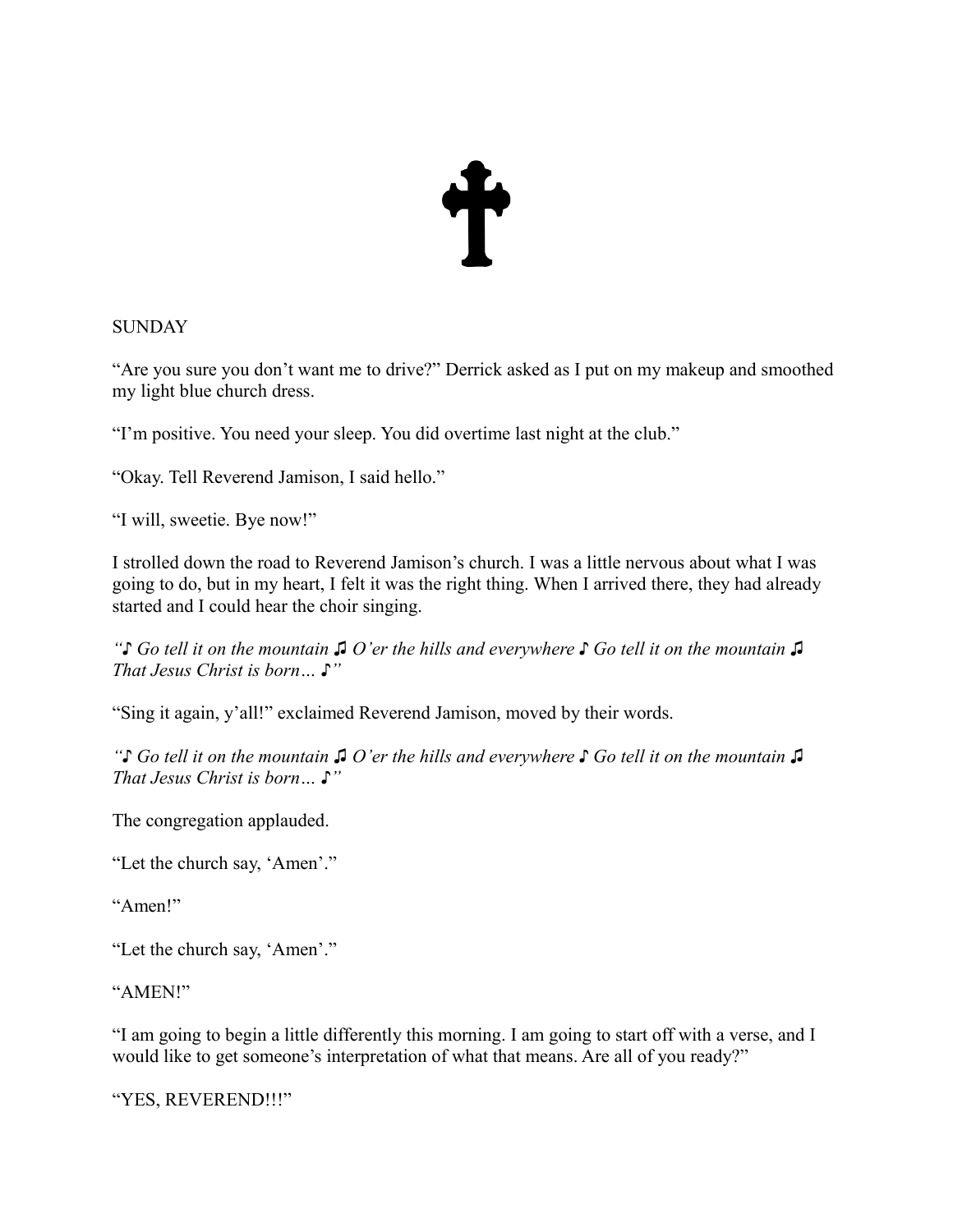"*Behold, I send you out as sheep amidst the wolves-*"

"Well, I don't know about being a sheep, but I know a holy man in wolves' clothing when I see one!"

Everyone stopped to look at me.

"Why, Sister Luckett, glad you could join us this morning!"

"You stand here, telling us to follow God's word when you're out doing the Devil's work!"

"Whatever do you mean, child?"

"You are going to stand here in God's temple and say that you did not fornicate? That you did not have a child out of wedlock? That you were not at the Hot Spot last Sunday night engaging in sinful pleasure?"

The congregation gasps in horror and disbelief.

"You ungrateful little trollop! How dare you come and say such lies about the Reverend?!" one elderly man replied.

"Let him answer the question!"

Reverend Jamison took a breath before finally speaking, "Yes, I was at the Hot Spot. The Lord called me there to save a young man from his evil ways. That was why I was there. The question we all should be asking is what Sister Luckett was doing there."

"Yeah, what were you doing there?" another lady asked.

"I was there to pick up my boyfriend."

"Well, you use to work there, didn't you? Maybe you've gone back to hooking and tricking." The lady decided.

"That's not true! That's not true at all!" I cried.

"Well, Sister Luckett stopped by my house. I invited her to teach her about the word of God. She saw a picture of Sheila, one of the underprivileged kids I've tried to help. I send Sheila and her mother funds overseas to assist with her education and other needs."

"You came on to me that Wednesday night. You asked me to have sex with you!"

"Sister Luckett, you must be having delusions of your previous lifestyle," crooned Reverend Jamison. "The dress you wore was quite revealing, and red does look good on you. You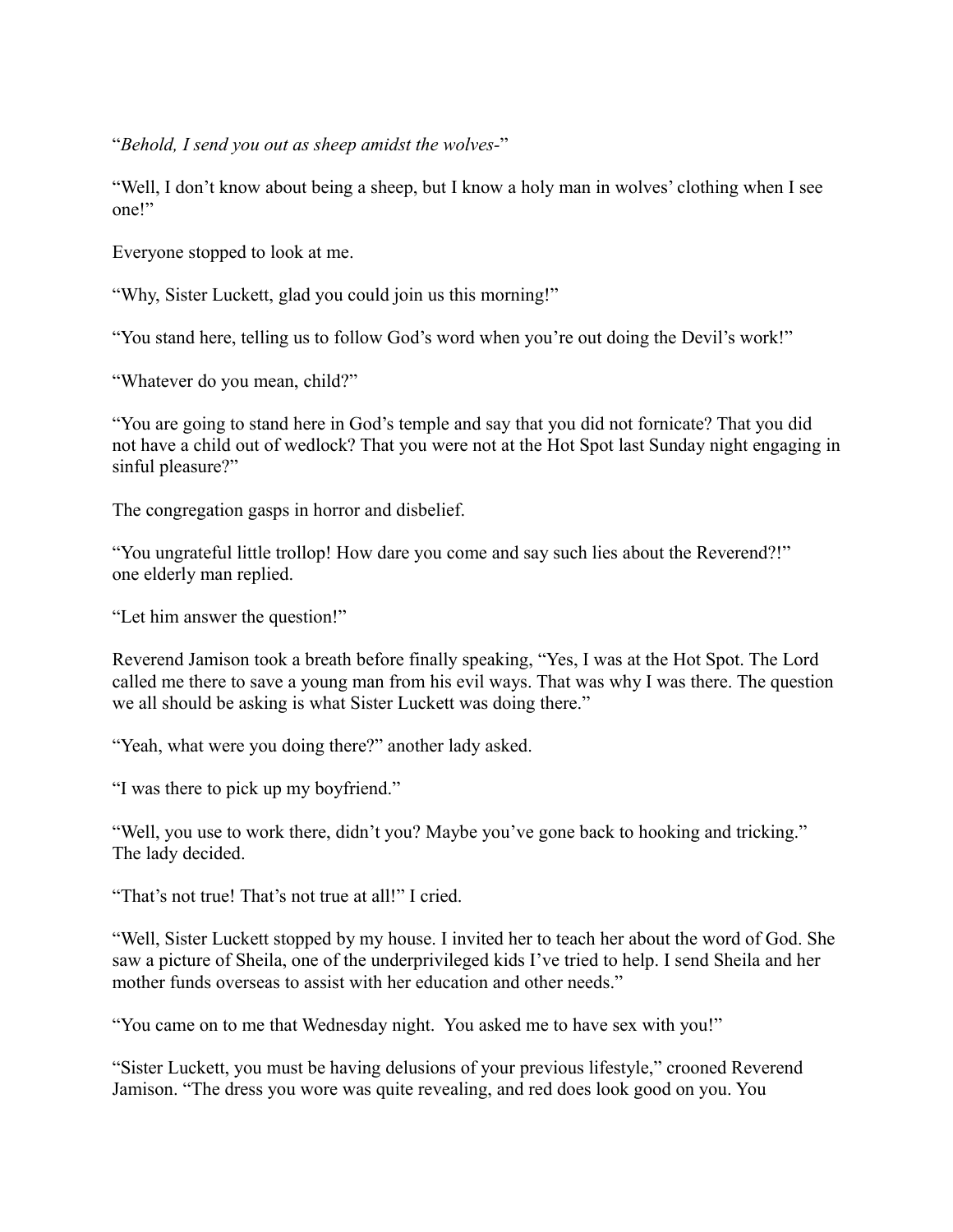attempted to charm me with your feminine wiles, but God told me to steer clear of temptation. I'm sorry you are upset that I refused you."

I look around at the faces of the congregation. Their eyes were filled with anger. Anger that I had said those things about Reverend Jamison.

"But I'm telling the truth!"

"Get out of here, you two-faced whore!" The lady yelled and threw her purse at me.

I heard yells and screams of rage as I made my way out of the church, feeling items stinging my arms, my back, and my legs.

After that day, I lost my job at the diner, and my boyfriend was expelled from college. Because of what I had done. I had turned against Reverend Jamison, the small town favorite. I was harassed endlessly until I had no choice but to leave town.

Now I only abide by two rules my mom told me- to believe in myself and to believe in God. To this day, I have never gone to church again.

### THE END